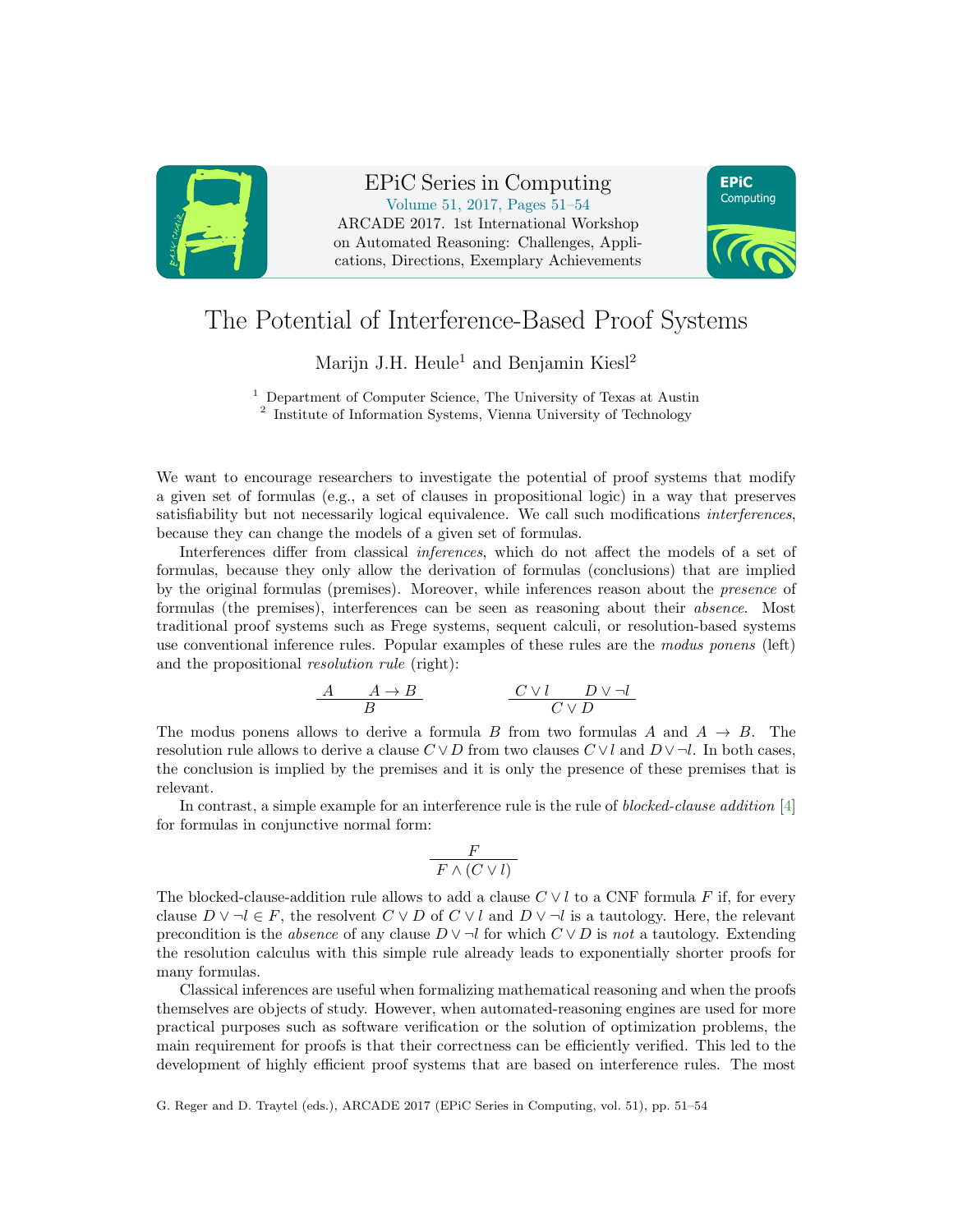popular of these systems are most likely the DRAT system [\[6\]](#page-3-1), which is the current standard in SAT solving, and its generalization QRAT [\[3\]](#page-3-2), which is the generalization of DRAT to QSAT solving (i.e., solving of the satisfiability problem of quantified Boolean formulas).

The usefulness of these two systems comes from their expressiveness. Traditionally, searchbased solvers for SAT and QSAT produced resolution proofs. However, resolution calculi have their drawbacks because they cannot efficiently certify the wide range of techniques—like preprocessing, inprocessing, or symmetry-breaking [\[1\]](#page-3-3)—employed by modern SAT and QSAT solvers. In contrast, the interference-based proof systems DRAT and QRAT can express virtually all these techniques in a uniform manner. It therefore comes as no surprise that DRAT has become the standard for SAT solving. The system QRAT is still young and not very well understood, but it also shows great potential for the future.

Apart from these two systems, we just recently [\[2\]](#page-3-4) introduced interference-based proof systems for propositional logic that are even stronger than DRAT. These systems, called setpropagation-redundancy system (SPR) and propagation-redundancy system (PR), allow for short proofs without the need for introducing new variables, which simplifies the proof search.

In interference-based proof systems, a proof is not just a sequence or tree of formulas where every formula is derived from earlier ones via inference rules; instead, a proof is a sequence of interferences that modify an existing formula (or a set of formulas) in certain ways that are guaranteed to preserve satisfiability or unsatisfiability. For instance, the DRAT system starts with a propositional formula in conjunctive normal form (i.e., a conjunction of clauses which themselves are disjunctions of literals) and modifies this formula by either adding or removing clauses via the following rules:

$$
\frac{F}{F \wedge C}
$$
 (clause addition) 
$$
\frac{F \wedge C}{F}
$$
 (clause deletion)

Here, the preconditions of the rules depend on whether a proof is supposed to be a proof of satisfiability or a proof of unsatisfiability.

In a proof of unsatisfiability, there is no precondition on the clause-deletion rule and the precondition for the clause-addition rule is that C must be a so-called RAT (short for resolution asymmetric tautology) with respect to  $F$ . At this point, it is not necessary to know exactly what a RAT is; the crucial thing is that a clause can be a RAT with respect to a formula without being implied by that formula. The RAT property is just an efficiently decidable criterion that ensures that F and  $F \wedge C$  are satisfiability equivalent. In unsatisfiability proofs, the goal is to derive the empty clause which is, by definition, unsatisfiable. As every application of an interference rule preserves satisfiability, a derivation of the empty clause proves that the original formula must be unsatisfiable.

In a proof of satisfiability, the rule preconditions are the other way round compared to unsatisfiability proofs: there is no precondition on the clause-addition rule but in the clausedeletion rule, C must be a RAT with respect to F. Here, the goal is to derive the *empty formula* which is, by definition, satisfiable. Since all the applications of interference rules preserve unsatisfiability, a derivation of the empty formula proves that the original formula must be satisfiable.

The following three properties of interference-based proof systems, which we will next discuss in more detail, are crucial because they are unusual when compared to traditional proof systems: (1) The application of interference rules does not only depend on the presence of certain premises but also on their absence. (2) Allowing the removal of certain formulas or subformulas (as with the clause-deletion rule in DRAT) can be beneficial when proving unsatisfiability. (3) Proofs can be used for certifying the unsatisfiability (or the validity) of formulas as well as for certifying their satisfiability (non-validity, respectively). We next discuss these points in more detail.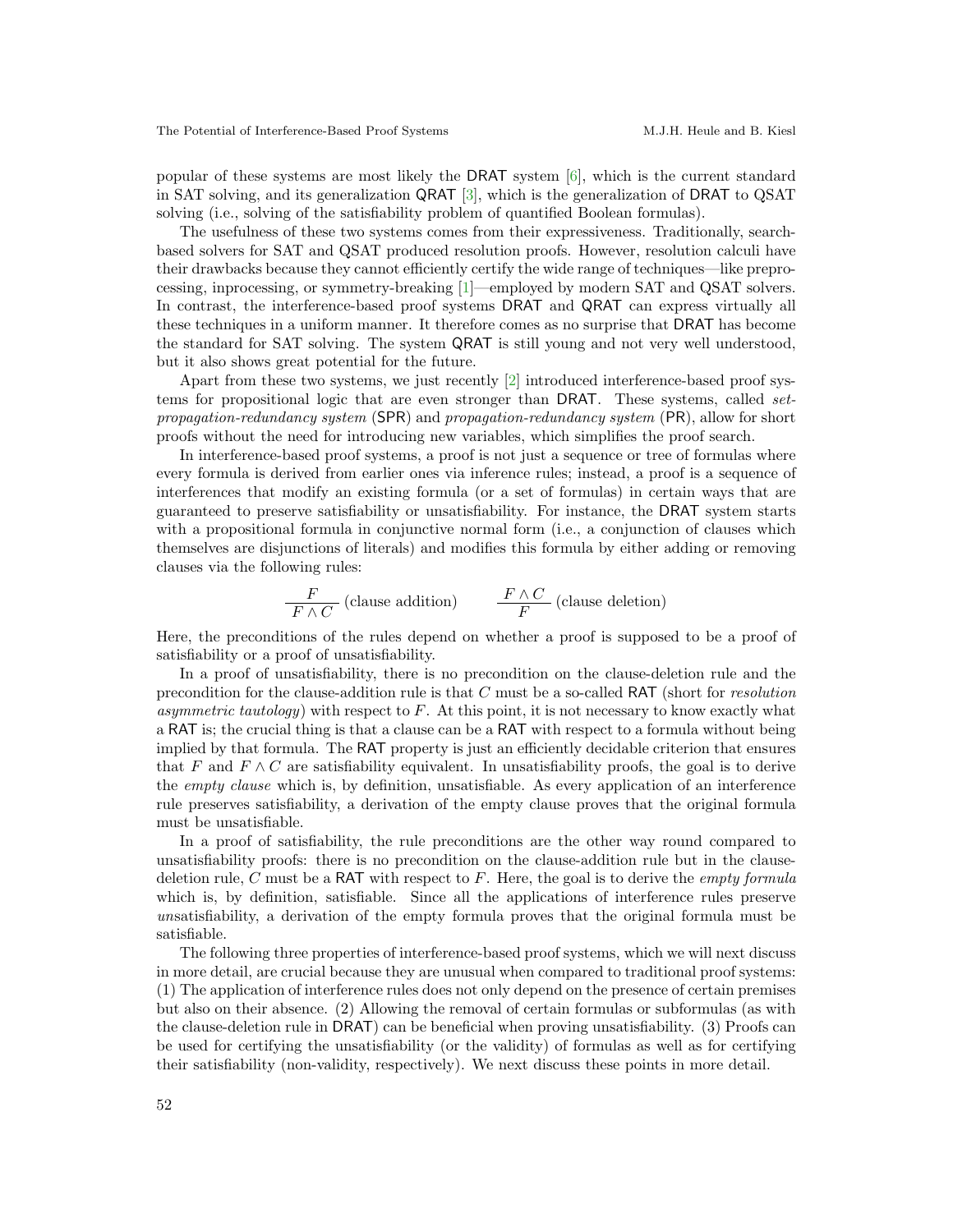Reasoning about the absence of premises. Interference rules can be quite different from classical inference rules. In a classical inference rule, the presence of certain premises (like A and  $A \rightarrow B$  in the case of the modus ponens) guarantees that a conclusion (B for the modus ponens) can be derived. Inference rules are therefore monotonic: Whenever a conclusion C can be derived from a set of premises  $F$ , it can also be derived from every superset of  $F$ . In contrast, interference rules can be non-monotonic as they only require that satisfiability or unsatisfiability is preserved. A simple example for a non-monotonic interference rule is the above-mentioned blocked-clause-addition rule: Assume that  $C \vee l$  could be added to a formula F using the blocked-clause-addition rule. If, before adding  $C \vee l$  to F, we first add a clause  $D \vee \neg l$  for which  $C \vee D$  is not a tautology, then the addition of  $C \vee l$  is not allowed anymore. Other examples for non-monotonic interference rules are the addition of RATs and the extension rule [\[5\]](#page-3-5) (which allows to introduce new definitions) in propositional logic, or the QRAT addition rule [\[3\]](#page-3-2) for quantified Boolean formulas.

Allowing the removal of formulas. There are two main reasons why the removal of formulas can be beneficial. The first reason is that it can simply shrink the set of formulas under consideration so that automated proof checkers require less memory when verifying the correctness of a proof. The second reason has to do with the non-monotonicity of interference rules: The removal of formulas can enable the application of certain interference rules that could not be applied before. Consider as a simple example again the blocked-literal addition rule: It could be that the rule cannot be used for adding a new clause  $C \vee l$  because there exists a single clause  $D \vee \neg l$  such that the resolvent  $C \vee D$  is not a tautology. In this case, the removal of  $D \vee \neg l$  can enable the application of the blocked-clause-addition rule. It can actually be shown that the use of clause removal can lead to increased expressivity: In a yet unpublished result, we have proved that a certain QBF calculus (a subset of QRAT) becomes exponentially stronger when we extend it with an unrestricted clause-deletion rule.

Proofs for satisfiability and unsatisfiability. As we have already seen on the example of the DRAT system, interference-based proof systems can be used both for showing the validity or unsatisfiability of a set of formulas as well as for showing that some set of formulas is not valid or not unsatisfiable (i.e, satisfiable). This is especially interesting for formalisms such as first-order logic, where certificates of satisfiability cannot be represented as simple truth assignments and are often hard to verify. For instance, if a saturation procedure in first-order logic produces a saturated set and therefore concludes that the input formula is satisfiable, then one cannot simply extract a model of the formula from this set. Moreover, the set is usually only saturated modulo clause redundancy, which makes it hard to check whether the set at hand is indeed saturated. Because of this, a uniform proof format that can be used for certifying the satisfiability of many formulas would be beneficial.

We have seen that there exist promising interference-based proof systems for automated reasoning and that such proof systems can differ significantly from traditional inference-based proof systems. At this point, these proof systems are not yet well understood, so many questions for the research community remain: What is the potential of such proof systems? Could the use of interference rules lead to useful proof systems for formalisms like first-order logic, modal logics, separation logics, or others? What are the strengths and weaknesses of these proof systems? Can such systems lead to better methods for showing satisfiability of formulas, for instance in first-order logic? With this paper, we want to motivate researchers in automated reasoning to take a closer look at interference-based proof systems and to answer these open questions.